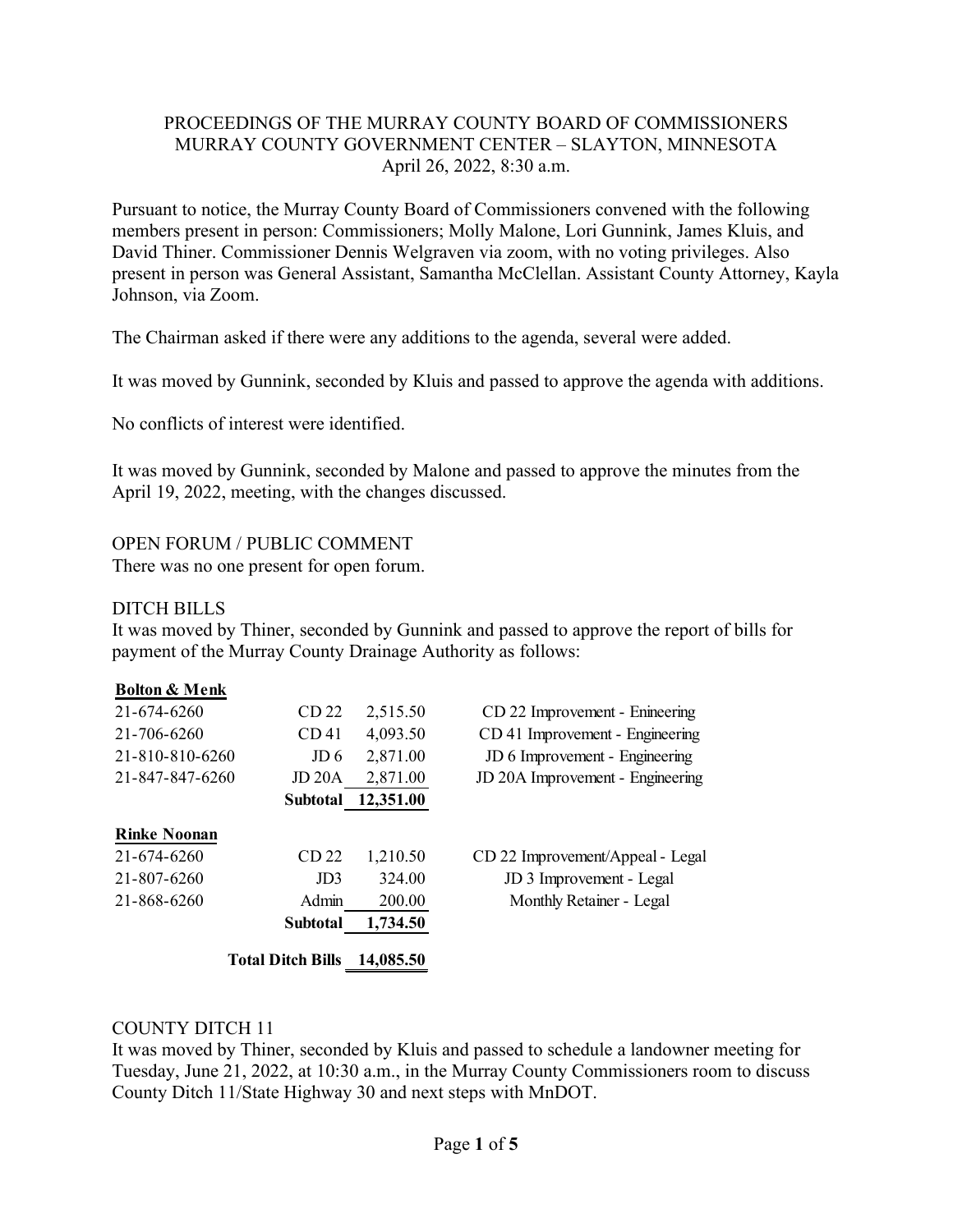RESOLUTION TO PARTICIPATE IN 2022 PERFORMANCE MEASURES PROGRAM Commissioner Malone presented the following resolution and moved its adoption:

## RESOLUTION 2022-04-26-01 A RESOLUTION TO PARTICIPATE IN THE 2022 PERFORMANCE MEASURES PROGRAM

WHEREAS, the 2010 Legislature created the Minnesota Council on Local Results and Innovation, and

WHEREAS, in February 2011 the council released a standard set of ten performance measures for counties that will aid residents, taxpayers and state and local elected officials in determining the efficacy of counties in providing services, and

WHEREAS, counties that elect to participate in the Performance Measures Program for 2022 are eligible for a reimbursement of \$0.14 per capita in local government aid, and are also exempt from levy limits under section 275.70 to 275.74 for taxes payable in the following calendar year, if levy limits are in effect, and

WHEREAS, Murray County was certified for the program in 2011-2021.

NOW THEREFORE BE IT RESOLVED, by the Murray County Board of Commissioners that Murray County hereby elects to participate in the 2022 Performance Measures Program. BE IT FURTHER RESOLVED, that the following performance benchmarks are adopted by the Murray County Board of Commissioners:

- Public Safety: Part I and II Crime Rates, as Reported by the Minnesota Bureau of Criminal Apprehension; Deputy Response Time; total number of accidents that occur on County State Aid Highways, County Roads and Un-Organized Township Roads that involve fatalities and injury.
- Probation/Corrections: Percent of adult offenders with a newly felony conviction within three (3) years of discharge.
- Public Works: Hours to plow complete system during a snow event and Average County Pavement Condition Rating, Based on County Engineer's Evaluation.
- Public Health: Life Expectancy Generally and by Sex and Race.
- Social Services: Workforce Participation Rate Among MFIP and DWP Recipients and – Percentage of Children Where There is a Recurrence of Maltreatment Within 12 Months Following an Intervention.
- Taxation: Level of Assessment Ratio.
- Elections: Accuracy of Post-Election Audit.
- Veterans' Service: Percentage of Veterans Surveyed Who Said His/Her Questions Were Answered When Seeking Benefit Information from the County Veterans' Office.
- Parks: Citizens' Rating of the Quality of County Parks, Recreational Programs, and/or Facilities.
- Libraries: Number of Annual Visits per 1,000 Residents.

BE IT FURTHER RESOLVED, that the results of the adopted performance measures will be published on the Murray County Website by December 31, 2022.

The foregoing resolution was duly seconded by Commissioner Gunnink with all members voting in favor.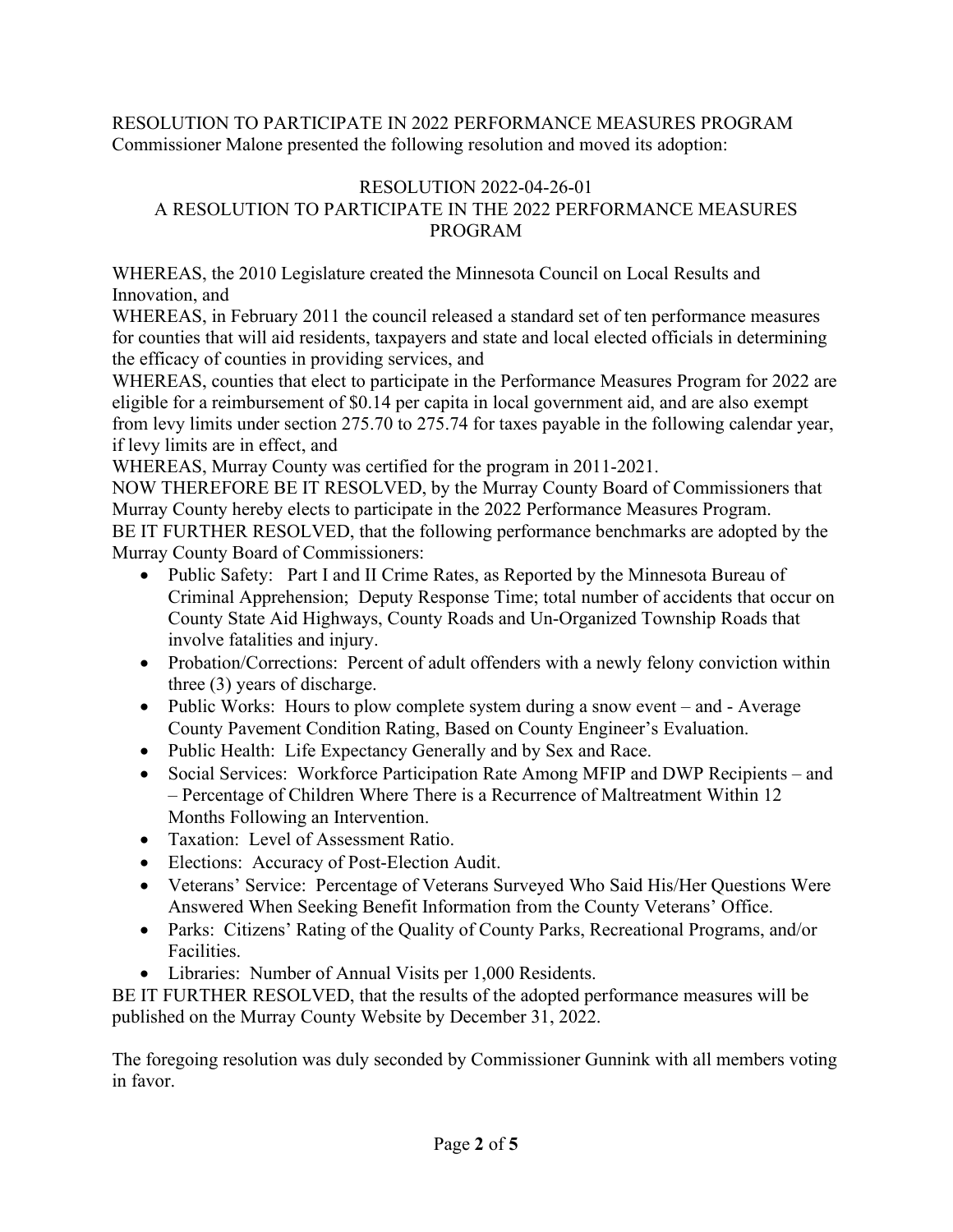### COURTS BUILDING BATHROOM

It was moved by Malone, seconded by Kluis and passed to approve the Courts Bathroom Project Pay Request No. 3 to Doom and Cuypers for \$37,055.70.

### ARPA FUNDING

Commissioner Gunnink presented the following resolution and moved its adoption:

### RESOLUTION 2020-04-26-02 A RESOLUTION APPROVING PARAMETERS AND ALLOCATION FOR CORONAVIRUS STATE AND LOCAL FISCAL RECOVERY FUNDS PROGRAM

WHEREAS, On March 11, 2021 the American Rescue Plan Act (ARPA) was signed into law and established the Coronavirus State and Local Fiscal Recovery Funds Program (SLFRFP), and WHEREAS, Murray County will receive \$1,591,588 of SLFRFP funds, and WHEREAS, SLFRFP funds can be used for eligible expenses incurred between 3/1/2021 and 12/31/2024 and must be expended by 12/31/2026.

NOW THEREFORE BE IT RESOLVED, the Murray County Board of Commissioners approve the following parameters and allocation for the use of the SLFRFP funds for qualified expenditures of Murray County:

| <b>Public Safety</b> |                | 500,000.00   |
|----------------------|----------------|--------------|
| <b>Broadband</b>     | \$.            | 500,000.00   |
| Infrastructure       |                | \$300,000.00 |
| <b>Grant Writer</b>  |                | \$150,000.00 |
| Misc                 |                | 141,588.00   |
|                      | \$1,591,588.00 |              |

BE IT FURTHER RESOLVED, that parameters and allocations will be reviewed by the County ARPA Committee every 6 months or more often as needed and brought back to the Board for approval.

ALSO BE IT FURTHER RESOLVED, that assistance to cities and townships will be provided with in-kind support through a grant writer.

FINALLY BE IT RESOLVED, that the County ARPA Committee will screen projects and bring them to the Board for final approval.

The foregoing resolution was duly seconded by Commissioner Malone with all members voting in favor.

## SET HEARING-NEW LIQUOR LICENSE

It was moved by Thiner, seconded by Kluis and passed to set a public hearing for May 17, 2022, at 9:30 a.m. for the purpose of taking public input on the off-sale portion of a new "County Combination on Sale, Off Sale and Sunday Liquor License" for Lake Shetek Lodge/Pelican Cove and Key Largo (Mason Township).

#### DITCH INSPECTION REPORT

A motion was made by Gunnink, seconded by Thiner and carried that the Commissioners in conjunction with the appointed ditch inspector in and for the County of Murray, have examined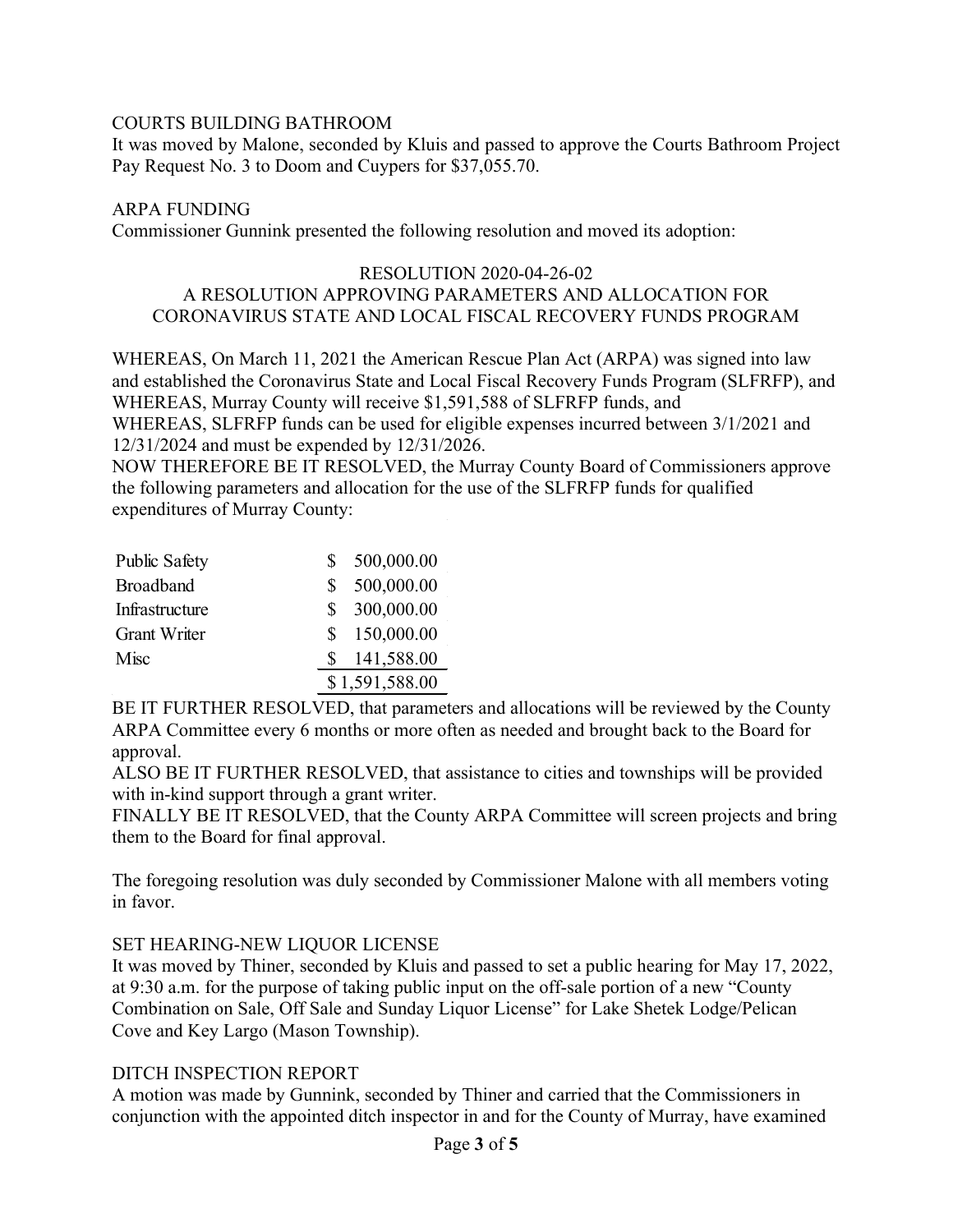and inspected that portion of the foregoing described County and Judicial Ditches, lying within the County of Murray, for the purpose of determining what repairs are necessary and ordered said repairs to be made, by this report given thereon at a Murray County Board of Commissioner's meeting, held in the Commissioners Room of the Murray County Government Center, Slayton, Minnesota

- Petition 2022-005 (CD45, Skandia Twp. Sec. 25, District 2–Gunnink)
- Petition 2022-006 (CD55, DMR Twp. Sec.14, District 1–Malone)

MURRAY SOIL & WATER CONSERVATION DISTRICT – ALLOCATION REQUEST It was moved by Thiner, seconded by Gunnink and passed to approve Murray Soil and Water Conservation District quarterly allocation request in the amount of \$49,069.75.

# DES MOINES RIVER WATERSHED ADMINISTRATIVE DISCUSSION

Murray County Environmental Technician, Sarah Soderholm, was present to discuss interest in taking on the administrative and/or fiscal responsibilities for the implementation of the Des Moines River Watershed Comprehensive Watershed Management Plan. Shelly Lewis was available via Zoom for input on SWCD interest. Shelly felt that depending on duties assigned they may be interested. She will discuss with the SWCD board. The Policy Committee has not decided exactly how they would like the administrative/fiscal responsibilities divided. At this time they are looking for counties that may be interested in taking on this role. With 71.9% of the County being within the Des Moines River Watershed's boundary, Commissioner Thiner felt that it was important for Murray County to continue the conversation as to if they have the staff for these tasks. Jean Christoffels and Sarah Soderholm will look at staffing within their office to see if this is something they can take on. They will also meet with Shelly Lewis and Craig Christensen to discuss amongst the two entities and will bring the conversation back to the board when they have more information.

# PURCHASE REQUEST – WARNING SIREN AT LAKE SARAH EAST

It was moved by Malone, seconded by Gunnink and passed to approve using ARPA Funds to purchase and install a warning siren for Lake Sarah East at \$13,079 plus installation cost not to exceed \$20,000.

# SEASONAL PARKS MAINTENANCE

It was moved by Thiner, seconded by Gunnink and passed to approve hiring Carter Kresko as a Seasonal Parks Maintenance Worker, effective May 23, 2022, grade 1S, step 2 from the seasonal grade scale. Per the recommendation of the Personnel Committee. Contingent upon satisfactory results of a criminal background check and pre-employment drug test.

# PERSONNEL COMMITTEE UPDATE

Human Resources Director, Ronda Radke, gave a personnel committee update. She reported on the following:

- Sunrise Terrace Director, Carol Veldhuisen, will be retiring this Friday, April 29<sup>th</sup>. Her retirement party will be on Friday, 1:30 to 3:30 p.m., at Sunrise Terrace. Jessica Bjerke started Monday, April 25<sup>th</sup>, as Carol's replacement.
- Two Seasonal Parks Maintenance hires have started. The other two hires will be starting in May.